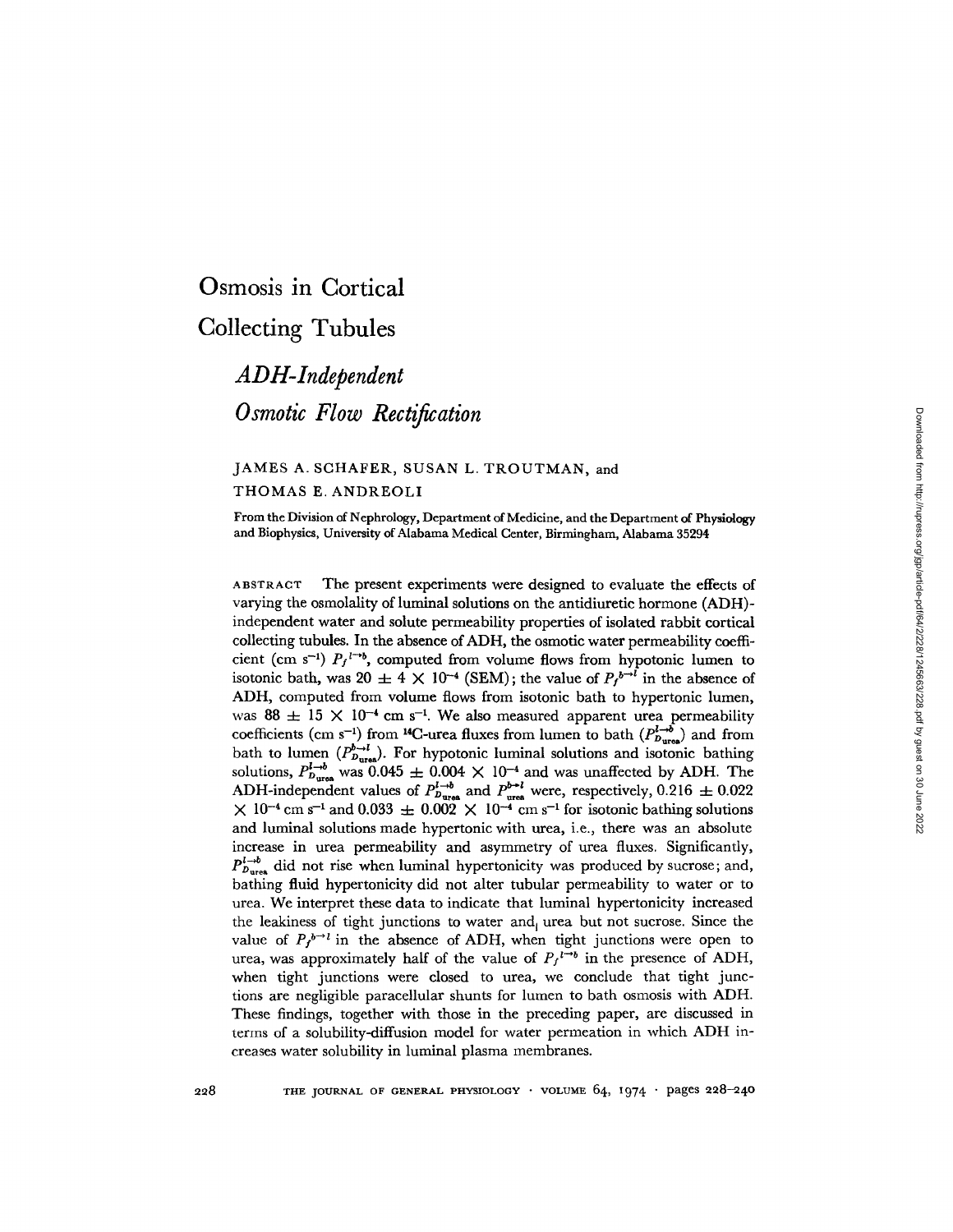#### INTRODUCTION

Antidiuretic hormone (ADH) increases the permeability of luminal surfaces of isolated rabbit cortical collecting tubules to water, but not to small hydrophilic species such as urea, thiourea, or acetamide  $(1-4)$ . The diffusional resistance of the epithelial cell layer, exclusive of luminal surfaces, to lipophilic species is 15-25 times greater than in an equivalent thickness of water (2). To rationalize these data, we proposed that the mode of water transport across luminal surfaces, with or without ADH, was diffusional in nature, and that the disparity between the ADH-dependent values of the osmotic  $(P_f, \text{ cm s}^{-1})$ and diffusional  $(P_{b_v}, \text{ cm s}^{-1})$  water permeability coefficients in cortical collecting tubules was referable to cellular constraints to diffusion, which were approximately 25-fold greater than in an equivalent layer of water (2). The preceding paper (5) provided evidence which indicated that these cellular diffusion constraints might be due to a reduction in the area of the cell layer available for water transport, and that such a geometric restriction to water transport did not result in appreciable underestimates of  $P<sub>f</sub>$  from steady-state osmotic flows. However, the analysis provided no information concerning the fractional area available for water flow in the luminal surfaces, or, in other words, whether osmotic volume flow traversed luminal plasma membranes or tight junctions.

In that regard, a number of reports have indicated that hypertonic solutions may alter appreciably the solute  $(6-14)$  and water  $(13, 15-17)$  permeability properties and electron microscopic appearance (18-21) of epithelial tight junctions. The present paper describes the effects of luminal solutions made hypertonic with sucrose or urea on the permeability properties of cortical collecting tubules for water and solutes. The results are consistent with the view that hypertonic luminal solutions increase the permeation of water and urea, but not sucrose, through tight junctions of cortical collecting tubules; and that osmosis from lumen to bath in this tissue involves water diffusion through plasma membranes with negligible paracellular shunting of water and solute flows by tight junctions.

#### **METHODS**

The experiments described in this paper include water and solute fluxes in isolated cortical collecting tubules obtained by freehand dissection from rabbit kidney slices. The details of the experimental techniques, including specifically: the measurement of osmotic volume flows from lumen to bath  $(J_v l^{-b}, \text{ cm}^3 \text{ s}^{-1} \text{ cm}^{-2})$  or from bath to lumen  $(J_v^{b\rightarrow l}, \text{ cm}^3 \text{ s}^{-1} \text{ cm}^{-2})$ , and the measurement of solute permeability coefficients  $(P_{D_{\bullet}}^{l\rightarrow b},\,{\rm cm\,s^{-1}})$  from lumen to bathsolute fluxes, have been described previously (2, 4, 5). The present experiments were carried out in an identical manner, with the exceptions described below.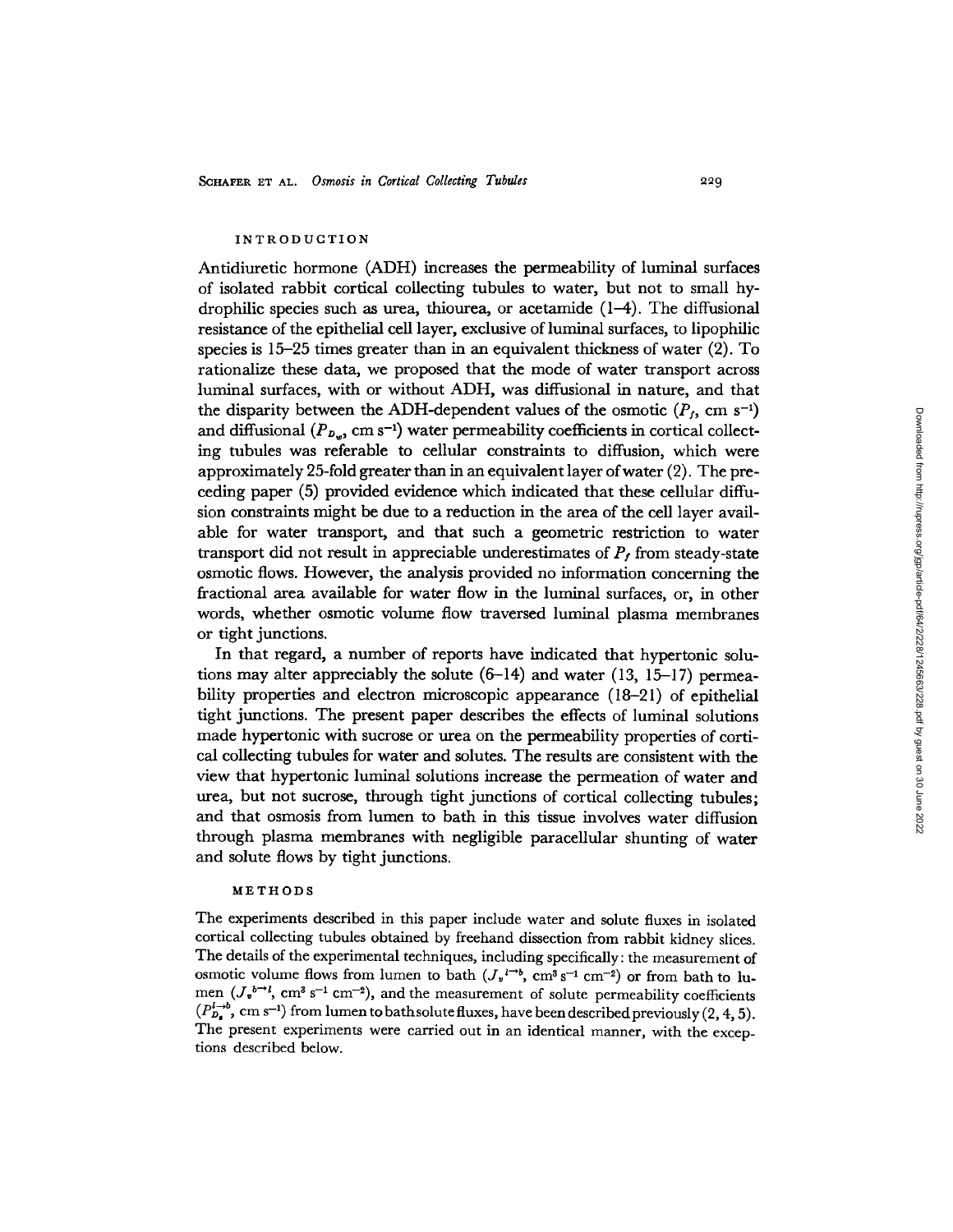First, in certain instances, we carried out solute fluxes from bath to lumen. In these experiments, sufficient <sup>14</sup>C-tracer was added to the bath so that, during any flux period, the tracer concentration in the bath was, at a minimum,  $10<sup>2</sup>$  times greater than the tracer concentration in the lumen. Since the tracer concentration in the bath remained very nearly constant, the apparent solute permeability coefficient  $(P_D^{b-1}, \text{ cm})$  $s^{-1}$ ) was computed from the bath to lumen tracer flux and the expression:

$$
P_{\boldsymbol{D}_{\bullet}}^{b\rightarrow l} = \frac{Q \cdot C_{l}^{*}}{t \cdot A \cdot X_{b} \cdot C_{b}},\tag{1}
$$

where  $Q =$  volume of collected fluid (cm<sup>3</sup>),  $C_l^* =$  tracer concentration in collected fluid (cpm cm<sup>-3</sup>),  $t =$  duration of flux period (seconds),  $A =$  inner surface area of tubule (cm<sup>2</sup>),  $X_b$  = specific activity of tracer in the bathing solution (cpm mol<sup>-1</sup>), and  $C_b$  = solute concentration in the bath (mol cm<sup>-3</sup>).

Second, the composition of the perfusing solutions was altered during the course of some experiments. This was accomplished by opening a gas-tight valve (Hamilton Instrument Co., Whittier, Calif.) fitted to the rear of the perfusion pipet and introducing a length of polyethylene tubing (Intramedic PE 10, Clay Adams, Div. of Becton, Dickinson & Co., Parsippany, N.J.) to the tapered portion of the perfusion pipet. The old perfusing solution was removed and the perfusion pipet was flushed at least twice with the perfusing solution. The time required for the new perfusing solution to reach the collecting pipet, estimated from the appearance in collected fluid of H-inulin, which had been added to new but not original perfusing solutions, was approximately 5-10 min. Accordingly, flux periods involving a new perfusion solution were started approximately 20 min after a solution change.

All experiments were carried out at pH 7.4, 25  $\pm$  0.5°C. The isotonic solutions (290 mosmol liter-l), Krebs Ringer phosphate (KRP) and Krebs-Ringer bicarbonate (KRB), used in the present studies were identical in composition to those described in the preceding paper  $(5)$ . As in previous studies  $(2, 4, 5)$ , the osmolalities of these solutions were varied by altering NaCl, urea, or sucrose concentrations without modifying the concentrations of other constituents.

Measurements in a given tubule were used to compute a mean value for that tubule. Mean values for individual tubules were then used to calculate a mean value  $\pm$ standard error for the mean (SEM) for a number of tubules.

#### RESULTS

230

#### *Effect of Varying Luminal Osmolality on Pf*

The effects of varying luminal osmolality on  $P_f$ , the osmotic water permeability coefficient, are shown in Figs. 1 and 2 and Table I. It should be noted in this regard that the results in the previous paper (5) indicated that cellular constraints to diffusion in the epithelial cell layer of cortical collecting tubules resulted in a relatively small, approximately  $15\%$ , under-estimation of  $P_I$ when the latter was computed from steady-state flows and the traditional expression:

$$
J_v = \sigma P_f \bar{V}_w [C_l - C_b], \qquad (2)
$$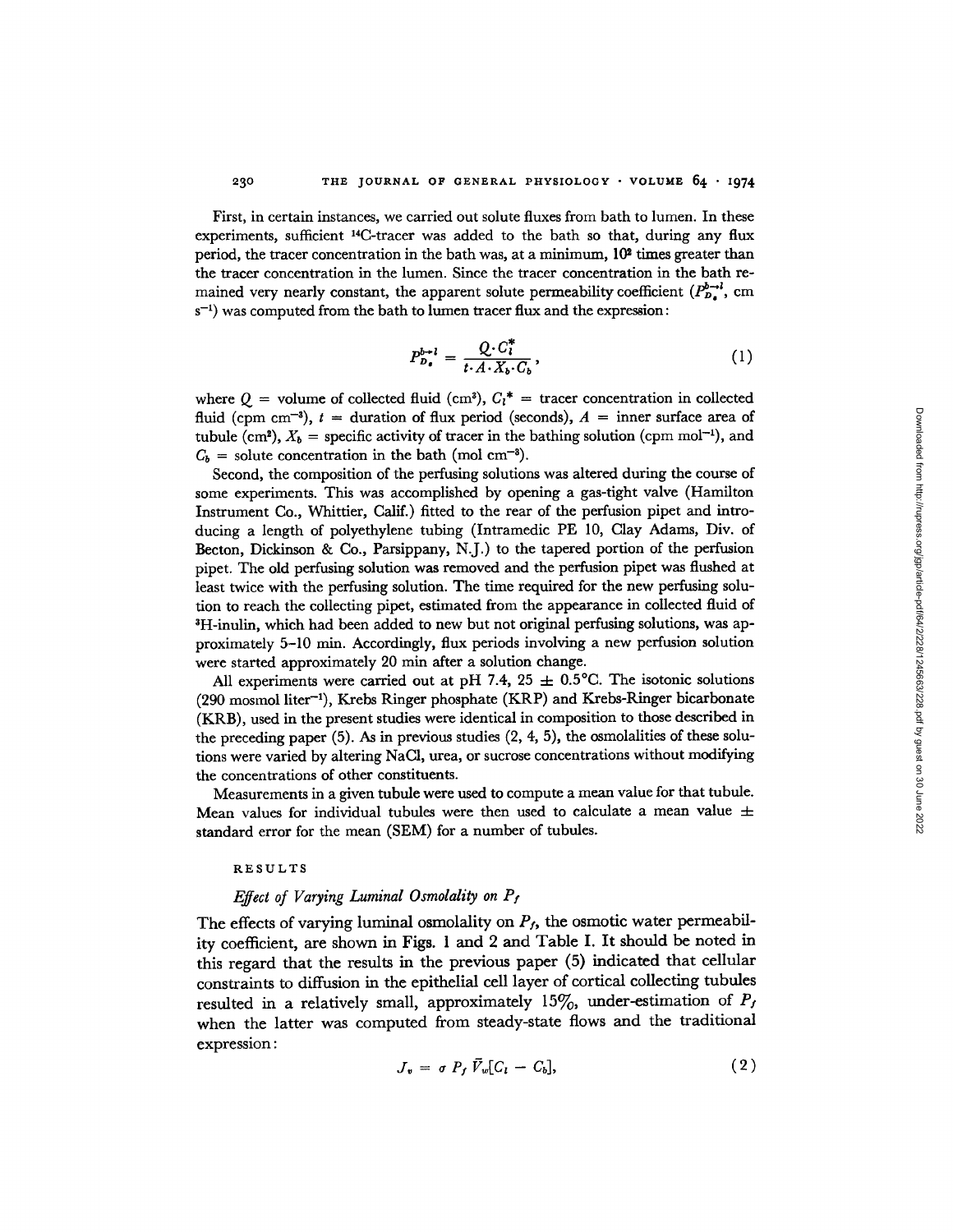where  $\sigma$  is the reflection coefficient of the solute used to generate osmotic flow,  $\overline{V}_w$  is the partial molar volume of water, and  $C_l$  and  $C_b$  are, respectively, the measured osmolalities of the luminal and bathing solutions. Accordingly, the values of  $P_f$  reported in this paper were calculated according to Eq. 2, assuming a  $\sigma$  of unity for urea, NaCl, and sucrose ([4, 5]; Table I). Values of  $P_f$  computed from lumen to bath and from bath to lumen osmotic fluxes will be termed, respectively,  $P_f^{l\rightarrow b}$  and  $P_f^{b\rightarrow l}$ . For the purposes of the present paper, we shall use the term "ADH-independent" and "ADH-dependent" to refer, respectively, to volume flow (or  $P_f$  values) in the absence and in the presence of ADH.

A representative experiment illustrating the effect of varying luminal osmolality on ADH-independent osmotic water flow is illustrated in Fig. 1. In agreement with earlier observations  $(1, 2)$ ,  $P_f^{l\rightarrow b}$ , for lumen to bath flows, declined to values near zero at 120-180 min. However, when the perfusing solution was made hypertonic with urea,  $P_f^{b+l}$  rose to approximately 50  $\times$  $10^{-4}$  cm s<sup>-1</sup>.

The precise nature of the temporal decline in osmotic volume flow from lumen to bath is not understood. However, when ADH is added to bathing solutions at 180 min, both  $P_f^{l \rightarrow b}$  and  $P_f^{b \rightarrow l}$  rise to values in the range 180-200  $\times$  10<sup>-4</sup> cm s<sup>-1</sup> (1, 2, 5). Thus, it seems reasonable to assume that osmotic volume fluxes at 180 min provided an index to the ADH-independent water permeability properties of the luminal surfaces of these tubules. According to



FIGURE 1. The effect of luminal hypertonicity on  $P_f$ . The bath contained isotonic KRB. At 30 minutes, isotonic KRP perfusing solution was replaced with hypotonic KRP solution  $(125 \text{ mosh})$  liter<sup>-1</sup>); at 160 min, the perfusing solution was changed to isotonic KRP containing 200 mM urea.  $P_f$  was calculated according to Eq. 2 from  $J_{\nu}^{1\rightarrow\lambda}$ , when the perfusing solution was hypotonic, and from  $J_{\nu}^{b\rightarrow l}$ , when the perfusing solution was hypertonic. Zero time was taken as the time of decapitation.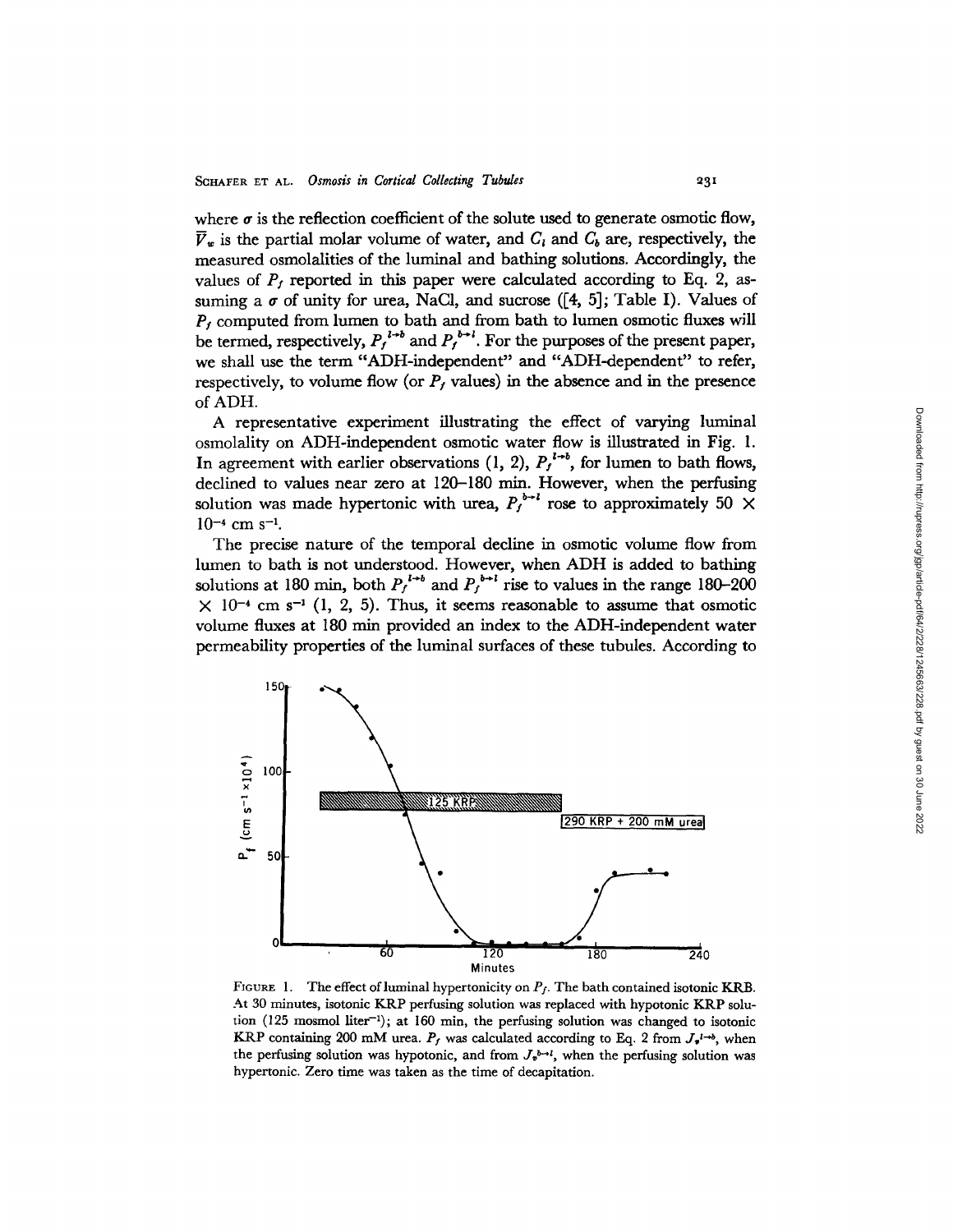this view, Fig. 1 indicates that luminal hypertonicity produced by urea increased the rate of ADH-independent water permeation from bath to lumen in these tubules.

To evaluate this issue more quantitatively, we compared the temporal changes in  $P_f^{l \to b}$  with those in  $P_f^{b \to l}$  in a large number of tubules. The results are shown in Fig. 2 (closed circles,  $P_f^{I\rightarrow b}$ , lumen to bath osmotic fluxes; open circles,  $P_f^{b+l}$ , bath to lumen osmotic fluxes). It is evident that, at 180 min, the values of  $P_f$  computed from  $J_i^{b+1}$  were appreciably greater than those calculated from  $J_v^{l+\delta}$ . Moreover, although the data are not shown in Fig. 2, there



FIGURE 2. The time-course of  $P_f$ . The bathing solution was isotonic KRB.  $P_f$  was calculated from lumen to bath osmotic volume fluxes when the perfusing solution was 125 mosmol liter<sup>-1</sup> KRP (closed circles) or from bath to lumen fluxes when the perfusing solution was 290 mosmol liter<sup>-1</sup> KRB containing either 100 mM NaCl, 200 mM urea, or 200 mM sucrose. The results are expressed as the mean values  $\pm$  SEM for the number of tubules indicated in the figure.

was no change in the values of  $P_f$  computed from  $J_v^{b\rightarrow l}$  over the time interval 180-200 min. Table I summarizes the data from Fig. 2 for oppositely directed volume flows at 180 min. The values of  $P_f$  for bath to lumen flows were approximately four times greater  $(P < 0.001)$  than for lumen to bath flows. Stated in another way, the results in Figs. 1 and 2 and Table I indicate that luminal solutions made hypertonic either with urea, NaC1, or sucrose increased the water permeability of cortical collecting tubules, thereby producing rectification of osmotic water flow.

The reflection coefficient for either sucrose, NaCi, or urea in these tubules, estimated from lumen to bath volume flows with or without ADH, is unity (4). Table I shows that there were no significant differences among the values of  $P_f$  for bath to lumen fluxes when either NaCl, urea, or sucrose was used to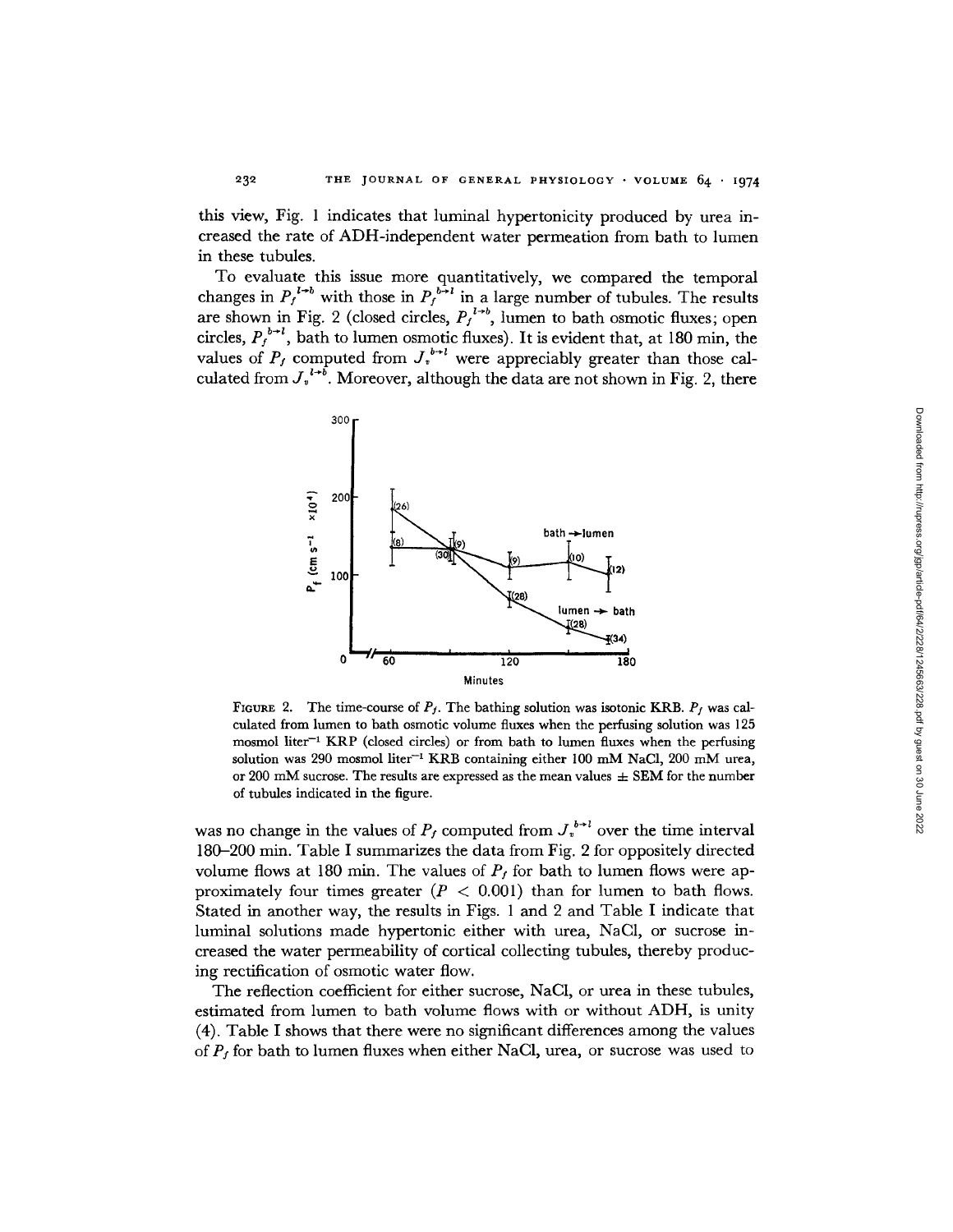VASOPRESSIN-INDEPENDENT OSMOTIC FLOW RECTIFICATION IN CORTICAL COLLECTING TUBULES

| Lumen        | Bath | Test solute         | $P_f$                     |  |
|--------------|------|---------------------|---------------------------|--|
| mosmol/liter |      |                     | $cm s^{-1} \times 10^{4}$ |  |
| 125          | 290  | <b>NaCl</b>         | $20 \pm 4$ (34)           |  |
| 490          | 290  | NaCl, urea, sucrose | $88 \pm 15(12)$           |  |
| 490          | 290  | urea                | $83 \pm 26$ (5)           |  |
| 490          | 290  | sucrose             | $96 \pm 25$ (5)           |  |
| 490          | 290  | <b>NaCl</b>         | 81(2)                     |  |

This table summarizes the mean values  $\pm$  SEM from Fig. 2 for the ADH-independent values of  $P_f$  at 180 min. In the upper half of the table,  $P_f$  was calculated from all bath to lumen osmotic fluxes, regardless of whether NaCI, urea, **or sucrose** was used to make the luminal solutions hypertonic. In the lower half of the table, the values of *Pf* calculated from bath to lumen fluxes were grouped according to the particular solute used to produce luminal hypertonicity.

raise the osmolality of the luminal solutions. Thus, it is likely that, in the case of ADH-independent bath to lumen flows,  $\sigma$  was approximately the same and presumably near unity, for NaCl, urea, and sucrose. It should be stressed that these observations are not inconsistent with the possibility that luminal hypertonicity resulted in an increase in the permeability of these tubules to urea (see below). More specifically, since the standard deviation for  $P_t$  determinations was approximately  $15-20\%$  (Table I), it is unlikely that the osmotic volume flow measurements could have detected reproducibly a reduction in  $\sigma_{\text{ures}}$  from 1.0, in the case of lumen to bath flows (4), to approximately 0.9-0.95, in the case of bath to lumen flows.

Several other factors relating to ADH-independent osmotic flow rectification should also be noted. First, the ADH-independent values of  $P_f$  listed in Table I for bath to lumen flows, i.e.,  $88 \times 10^{-4}$  cm s<sup>-1</sup>, are approximately half as great as the ADH-dependent values of  $P_t$  calculated from lumen to bath flows, i.e.,  $190-200 \times 10^{-4}$  cm s<sup>-1</sup> (1, 2, 5). Second, osmotic flow rectification in these tubules was limited to the ADH-independent case; as noted in the preceding paper (5), the ADH-dependent values of  $P_t^{b+1}$  for hypertonic luminal solutions and isotonic bathing solutions were the same, within experimental error as the values of  $P_f^{l\rightarrow b}$  when the luminal solutions were hypotonic and the bathing solutions were either isotonic or hypertonic. Third, at least in cortical collecting tubules, the addition of hypertonic solutions to bathing media does not alter appreciably osmotic water permeability. Thus, we observed previously that both the ADH-dependent and ADH-independent values of  $P_f$  calculated from lumen to bath fluxes were not affected, within experimental error, when the luminal and bathing solutions were, respectively, either hypotonic and isotonic or isotonic and hypertonic (2). In contrast,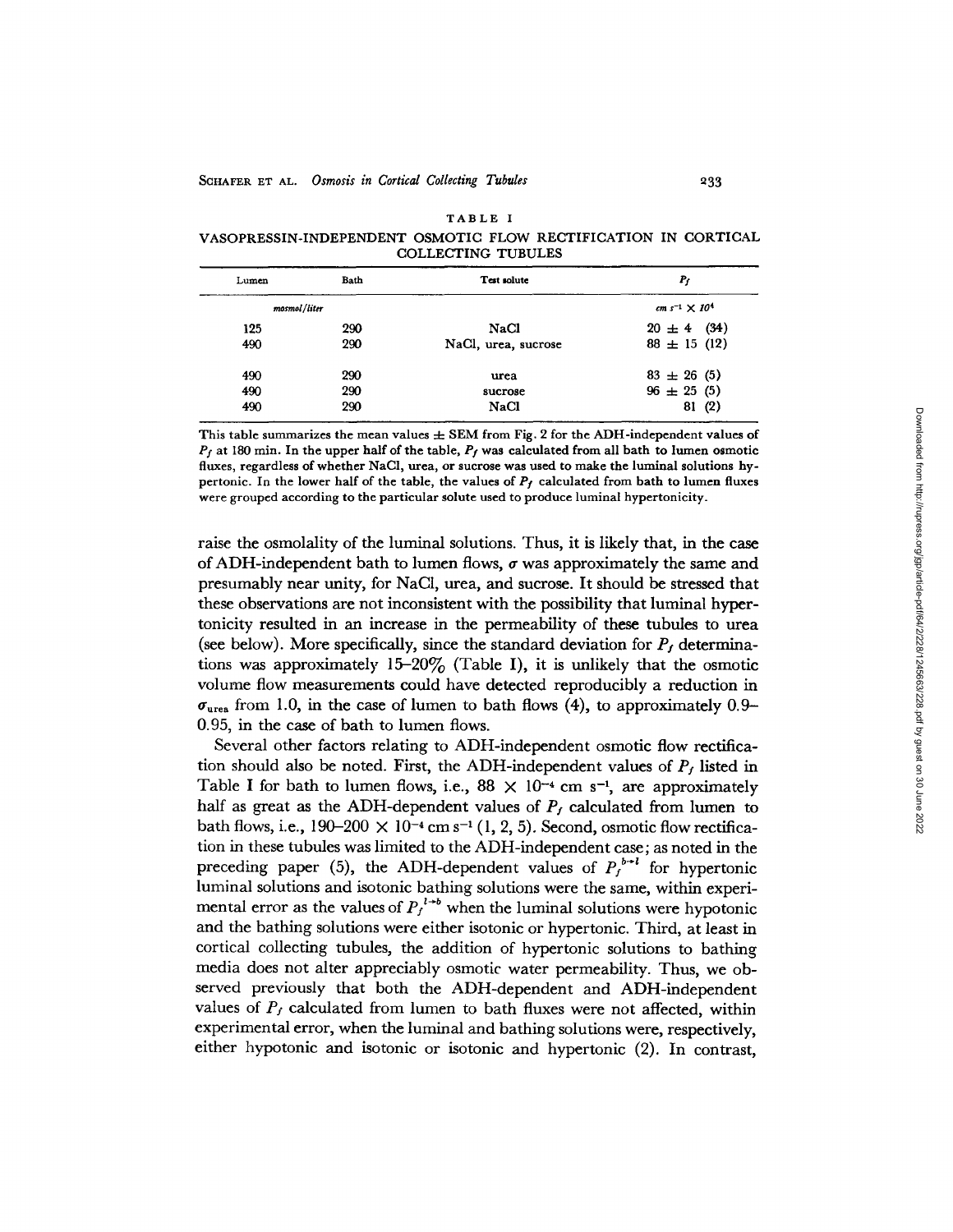Ripoche et al. (18) noted that hypertonic serosal solutions increased the rate of ADH-independent mucosal to serosal osmotic flow in frog urinary bladder. Finally, ADH-independent osmotic flow rectification entirely comparable to that illustrated in Table I has been observed in other ADH-sensitive tissues. In the toad urinary bladder without ADH, Urakabe et al. (13) observed that osmotic volume flows from serosa to mucosa produced by mucosal solutions made hypertonic with urea were substantially greater than osmotic flows from mucosa to serosa produced by serosal solutions made hypertonic with urea; moreover, under such conditions of hypertonicity, the ADH-independent serosal to mucosal flows were more than half as great as the comparable ADH-dependent flows, while the ADH-independent mucosal to serosal flows were negligibly small with respect to the comparable ADH-dependent flows.

#### *Effect of Luminal Hypertonicity on Urea Permeability*

Ussing (8, 22) first observed that exposure of the outer surface of amphibian skin to hypertonic solutions increased the passive skin permeability to small hydrophilic solutes such as  $\mathrm{Na^+}$ ,  $\mathrm{K^+}$ , and sucrose. The inward sucrose flux was considerably greater than the outward sucrose flux when the sucrose concentrations on either side of the skin were identical, despite the fact that net osmotic volume flow was in the outward direction (22).

Table II lists the results of a series of experiments designed to evaluate the possibility of urea flux asymmetry in cortical collecting tubules. In order to facilitate comparison between these data and earlier observations, the unidirectional urea fluxes in the present experiments have been expressed in terms of apparent permeability coefficients. In this regard, it should be noted that, in earlier experiments with identical cortical collecting tubules (4): first,

|  | COEFFICIENT FOR UREA IN CORTICAL COLLECTING TUBULES |             |     |                       |                           |                       |  |  |  |  |  |
|--|-----------------------------------------------------|-------------|-----|-----------------------|---------------------------|-----------------------|--|--|--|--|--|
|  |                                                     |             |     | $P_{\text{Dures}}$    |                           |                       |  |  |  |  |  |
|  | Lumen                                               | <b>Bath</b> | ADH | $l \rightarrow b$     |                           | $b \rightarrow l$     |  |  |  |  |  |
|  |                                                     |             |     |                       | $cm s^{-1} \times 10^{4}$ |                       |  |  |  |  |  |
|  | 125 KRP                                             | 290 KRB     |     | $0.045 \pm 0.004$ (4) |                           |                       |  |  |  |  |  |
|  | 125 KRP                                             | 290 KRB     | ┿   | $0.050 \pm 0.003$ (4) |                           |                       |  |  |  |  |  |
|  | $290$ KRB $+200$ urea                               | 290 KRB     | --  | $0.216 \pm 0.022$ (4) |                           | $0.033 \pm 0.002$ (4) |  |  |  |  |  |
|  | $290$ KRB $+200$ sucrose                            | 290 KRB     |     | $0.046 \pm 0.013$ (4) |                           |                       |  |  |  |  |  |

TABLE II

EFFECT OF VARYING TONICITY ON THE APPARENT PERMEABILITY COEFFICIENT FOR UREA IN CORTICAL COLLECTING TUBULES

The apparent permeability coefficient for urea was calculated from unidirectional <sup>14</sup>C-urea fluxes from lumen to bath *(1-\*b)* or from bath to lumen *(b-1)* as described in Methods. The compositions of the luminal and bathing solutions are indicated in the table. The values of  $P_{\text{Dures}}$  are expressed as the mean value  $\pm$  SEM for the number of tubules listed in parentheses. The experiments without ADH were always carried out at more than 180 min after decapitation (cf. Figs. 1 and 2). ADH, when present, was added to the bathing solutions (250  $\mu$ U ml<sup>-1</sup>).

 $290$  KRB  $+200$  sucrose

Downloaded from http://rupress.org/jgp/article-pdf/64/2/228/1245663/228.pdf by guest on 30 June 2022 Downloaded from http://rupress.org/jgp/article-pdf/64/2/228/1245663/228.pdf by guest on 30 June 2022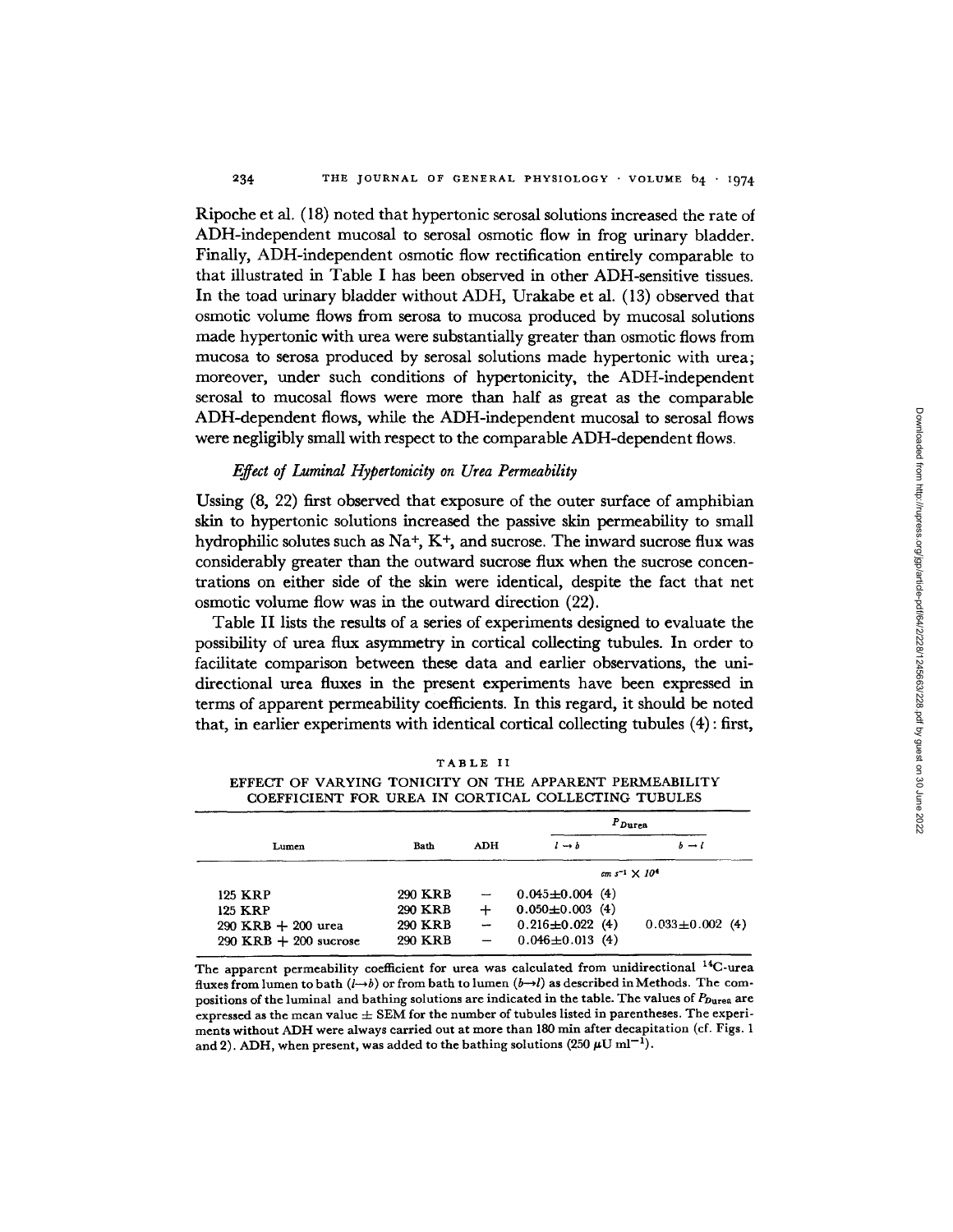the ADH-independent value of  $P_{b_{\text{ures}}}^{l\rightarrow o}$  at zero volume flow was  $0.03 \times 10^{-4}$ cm s<sup>-1</sup>; second, ADH did not alter the values of  $P_{p_{\text{ures}}}^{l\rightarrow p}$  at zero volume flow; and, third,  $P_{D_{\text{ures}}}^{t\rightarrow0}$  was not affected by osmotic volume flow from isotonic luminal solutions to hypertonic bathing media.

In the present experiments (Table II), the ADH-independent value of  $P_{D_{\text{ures}}}^{l \rightarrow b}$  was  $0.045 \times 10^{-4}$  cm s<sup>-1</sup> for the case of hypotonic luminal solutions and isotonic bathing solutions, and was not affected significantly by adding ADH to the bathing media. However, when bath to lumen volume flows were produced by luminal solutions made hypertonic with urea,  $P_{D_{\text{ures}}}^{l \rightarrow b}$  but not  $P_{D}^{b}$ was increased more than four-fold. However,  $P_{D_{\text{ures}}}^{I^{+0}}$  was not increased when sucrose was added to the luminal solutions. Stated in another way, the results in Table II indicate that luminal hypertonicity produced by urea, but not sucrose, resulted in both asymmetrical ratios for unidirectional "4C-urea fluxes and a striking increase in the absolute value of  $P_{D_{\text{args}}}^{l \rightarrow b}$ . In other experiments, not shown in Table II, there was no increase in  $P_{D_{\text{average}}}^{i \rightarrow b}$  when the perfusing solution was made hypertonic either with urea or with sucrose. Specifically, tubules were bathed with  $290$  mosmol liter<sup>-1</sup> KRB. The tubules were perfused first with 125 mosmol liter-' KRP, then with 290 mosm liter-' KRP plus either 200 mM urea or 200 mM sucrose, and finally with 125 mosmol liter<sup>-1</sup> KRP. In two tubules, luminal hypertonicity was produced with urea and in one tubule with sucrose. In all instances,  $P_{D_{\text{success}}}^{l \to b}$  remained less than  $0.02 \times 10^{-4}$  cm s<sup>-1</sup> and did not change significantly, in a given tubule, when the luminal solutions were either hypotonic or isotonic.

#### **DISCUSSION**

The experiments described in this paper indicate clearly that, in the ADHindependent case, osmotic flow rectification occurred as a consequence of increases in  $P_f^{b-l}$ , with respect to  $P_f^{l+b}$ , which were produced when luminal solutions were made hypertonic either with urea, NaCI, or sucrose (Figs. 1 and 2; Table I). Coincidentally, luminal solutions made hypertonic with urea, but not with sucrose, resulted in both asymmetrical '4C-urea fluxes and more than a four-fold increase in the apparent permeability coefficient for lumen to bath urea fluxes (Table II), and luminal solutions made hypertonic either with sucrose or with urea did not increase  $P_{D_{\text{surrose}}}^{l \to b}$ . Significantly, in these cortical collecting tubules, bathing solutions made hypertonic with NaCl did not affect either the osmotic water permeability coefficient for lumen to bath flows, or the apparent urea or thiourea permeability coefficients estimated from lumen to bath tracer fluxes (2, 4, 5).

It is instructive to compare the results of the present experiments with comparable data in other epithelia. Following the terminology of Frömter and Diamond (23): epithelia such as gall bladder or small intestine, which have relatively low transepithelial electrical resistances (6-100 ohm-cm<sup>2</sup>), generate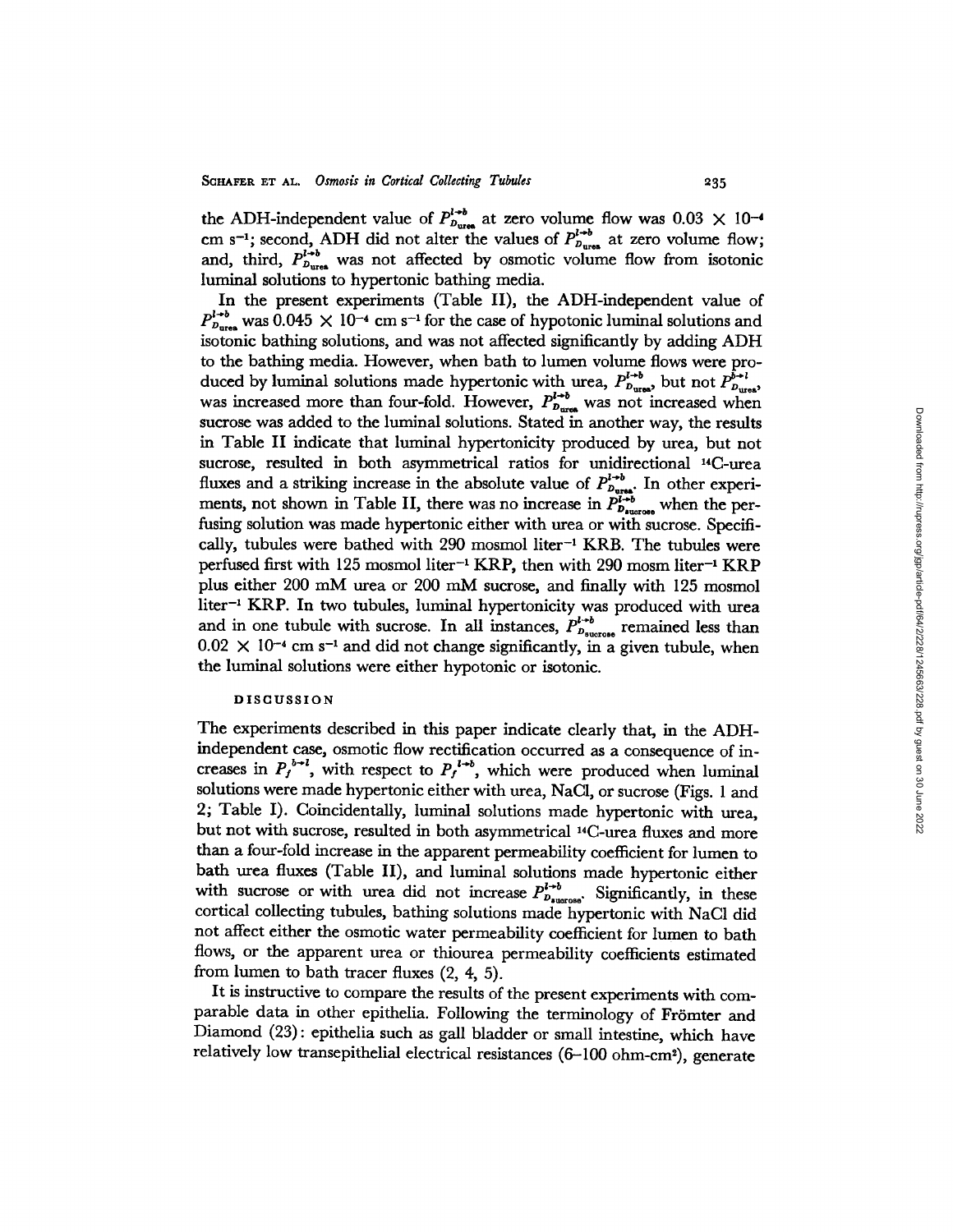small spontaneous transepithelial potential differences  $(0-10 \text{ mV})$ , and carry out isotonic fluid reabsorption, may be termed "leaky" epithelia; tissues such as frog skin and toad urinary bladder, which have relatively high transepithelial electrical resistances (300-2,000 ohm-cm2), develop high spontaneous transepithelial potential differences (30-90 mV), and maintain steep transepithelial salt gradients, may be termed "tight" epithelia. Significantly, the effects of luminal (for gall bladder, urinary bladder, and renal tubules) or outside (for frog skin) hypertonicity on tissue permeability are quite different in the two types of epithelia. In leaky epithelia such as gall bladder or small intestine, the responses to luminal hypertonicity include: a collapse in size of intercellular spaces (24-26), an increase in transepithelial electrical resistance (24, 25), a decrease in the permeability of the tissue to small hydrophilic molecules such as urea or sucrose (24, 25), and coefficients of hydraulic conductivity which are appreciably lower for osmotic flow from isotonic serosal to hypertonic mucosal media than for volume flow from hypotonic mucosal to isotonic serosal solutions (26). In contrast, luminal or outside hypertonicity in tight epithelia generally results in increases in tissue permeability. Thus, outside hypertonicity in frog skin or mucosal hypertonicity in toad urinary bladder results both in increases in the transepithelial electrical conductance (6-8, 21) and in morphologically detectable deformations, presumed to represent widening, of tight junctions (20, 21) in these tissues.

Of particular relevance to the present experiments, hypertonicity also results in asymmetrical solute fluxes and increases in solute permeability in tight epithelia. A number of investigators (8-12, 14, 22) have shown that, in amphibian skin, outside hypertonicity produced by hydrophilic solutes such as urea, glucose, galactose, and sucrose, but not raffinose or inulin, results in: first, increases in the permeability of amphibian skin to test solutes such as urea, mannitol, and sucrose and second, anomalous flux ratios for these test solutes, such that inward solute flux exceeds outward solute flux, despite net osmotic volume flow in the outward direction and the absence of chemical driving forces in bathing solutions for the fluxes of test solutes.

Two classes of explanations have been proposed to account for the asymmetrical solute fluxes observed under these conditions. Ussing assumed that the osmotic gradient produced by hypertonic outside solutions increased the leakiness of tight junctions between epithelial cells, so that solute from the hypertonic outside solution penetrated tight junctions and created an osmotic flow from cells to lateral intercellular spaces, which drained in the inward direction (22). Ussing proposed that flux asymmetry for solutes such as sucrose was due to coupling of solute and solvent flows within lateral intercellular spaces, and termed the phenomenon "anomalous solvent drag" (22). Alternatively, Franz, Galey, and Van Bruggen (9, 11, 12), as well as Biber and Curran (10), have suggested that acceleration of solute flow in a direction Downloaded from http://rupress.org/jgp/article-pdf/64/2/228/1245663/228.pdf by guest on 30 June 2022 Downloaded from http://rupress.org/jgp/article-pdf/64/2/228/1245663/228.pdf by guest on 30 June 2022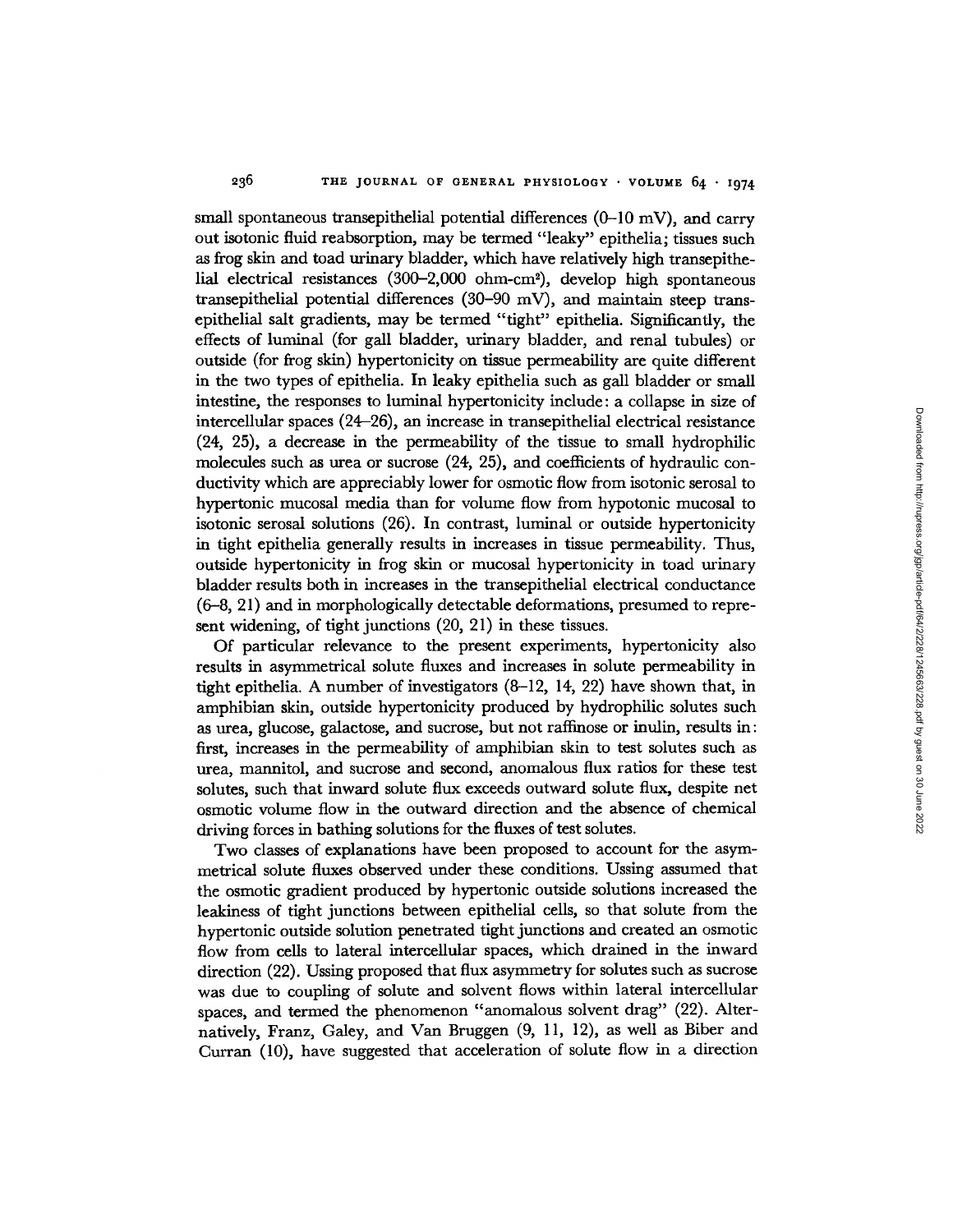opposite to osmotic water flow produced by hypertonic solutions on the outer surface of amphibian skin was the consequence of coupling of flows between test solute and hypertonic solute, the latter moving down its concentration gradient after permeating tight junctions (9-12).

In the present context, it is particularly relevant to stress that, in terms of either explanation, i.e., anomolous solvent drag (8, 22) or solute-solute coupling (9-12) in lateral intercellular spaces, asymmetrical fluxes of test solutes in amphibian skin require permeation of tight junctions by the solute used to produce outside hypertonicity. Franz and Van Bruggen (9) noted in frog skin that outside solutions made hypertonic with sucrose, but not with raffinose, resulted in flux asymmetry for solutes such as urea or sucrose; thus, these workers, as well as Ussing (8, 22), concluded that outside hypertonicity opened tight junctions sufficiently to admit sucrose but not raffinose. Similarly, in the toad bladder, the observations of DiBona and Civan imply that hypertonic mucosal solutions increased the permeability of tight junctions to mannitol to a greater extent than to raffinose (21). In the present experiments, the results in Table II indicate clearly that asymmetrical urea fluxes and absolute increases in  $P_{p_{\text{ures}}}^{l+b}$  occurred when urea, but not sucrose, was used to generate luminal hypertonicity; and, when either urea or sucrose was used to produce luminal hypertonicity, there was no increase in  $P_{D_{\text{success}}}^{l \to b}$ . Accordingly, we conclude that, in cortical collecting tubules, hypertonic luminal solutions opened tight junctions sufficiently to admit water (Figs. 1 and 2; Table I) and urea, but not sucrose (Table II).

According to this view, the ADH-independent value of  $P_f^{b-i}$ , measured when luminal solutions are made hypertonic with urea, provides an estimate of the coefficient of hydraulic conductivity through tight junctions when the latter are sufficiently permeable to urea to permit asymmetrical urea fluxes (Table II). From Table I, the ADH-independent value of  $P_f^{b\rightarrow l}$  is 95  $\times$  10<sup>-4</sup> cm s<sup>-1</sup>. During ADH-dependent lumen to bath osmosis, when luminal fluids contain either hypotonic or isotonic fluids, urea permeation through tight junctions must be negligible, since  $P_{D_{\text{at}} }^{l \to b}$  is vanishingly small, 0.03-0.05  $\times$  $10^{-4}$  cm s<sup>-1</sup> (1, 3, 4; Table II); and, it is reasonable to infer that hydraulic conductivity through tight junctions is also less than during osmosis from bath to lumen, when as indicated above, tight junctions may be open to urea and  $P_f^{b\rightarrow l}$  is 88  $\times$  10<sup>-4</sup> cm s<sup>-1</sup>. Since the ADH-dependent value of  $P_f^{l\rightarrow b}$  for lumen to bath osmosis is relatively large, in the range  $180-200 \times 10^{-4}$  cm s<sup>-1</sup> (1, 2, 4), we suggest that, in cortical collecting tubules, a small fraction of ADH-dependent lumen to bath osmosis involves bulk flow through tight junctions. Stated in another way, ADH-dependent lumen to bath osmosis may involve water flow primarily through the luminal plasma membranes of cortical collecting tubules. Similar models for transepithelial osmosis have been proposed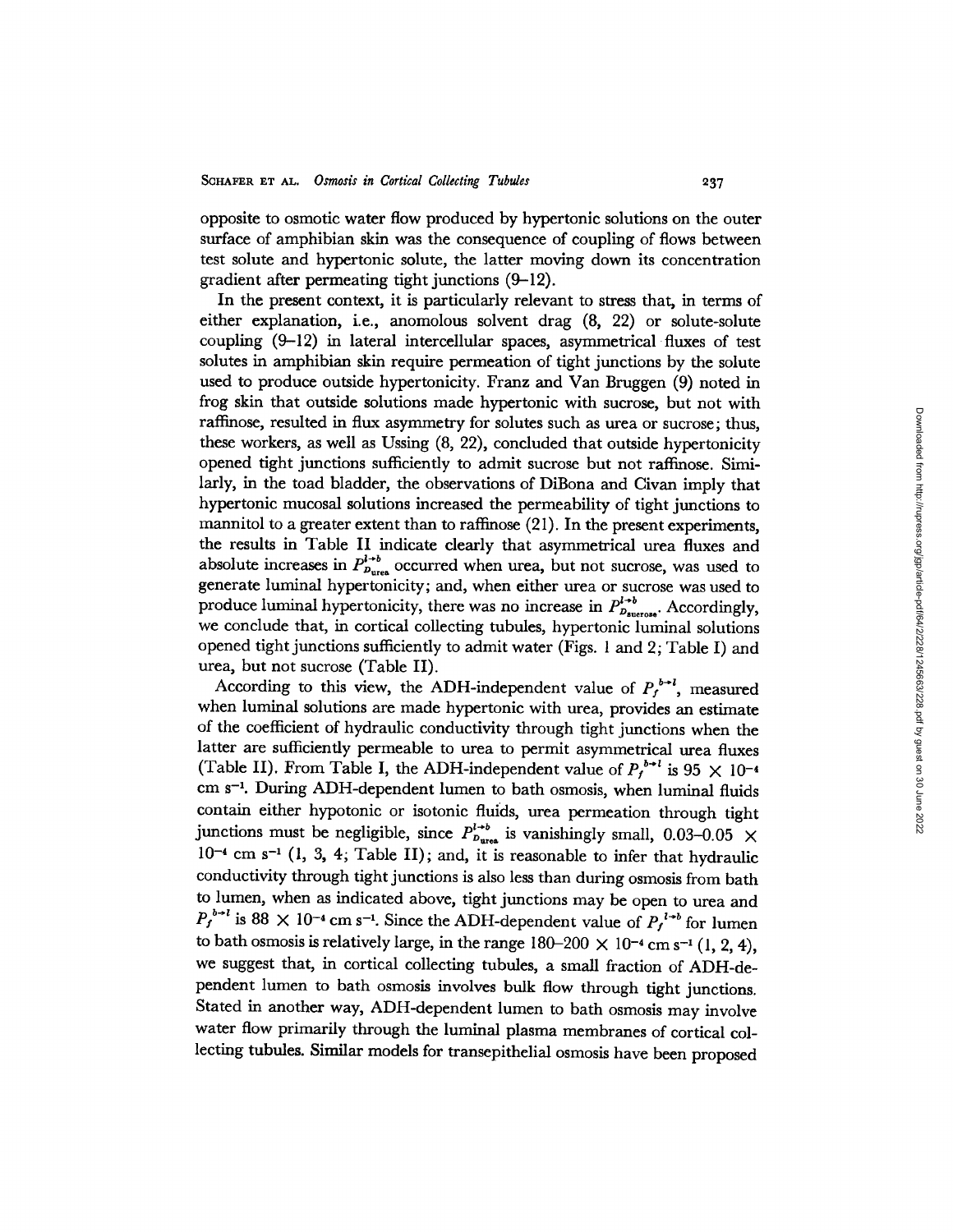by other workers for ADH-sensitive epithelia such as the amphibian urinary bladder (19, 21, 27).

238

We suggested previously that the mode of ADH-dependent water transport through luminal surfaces during lumen to bath osmosis was diffusional in nature (2, 5). And, the preceding paper (5) provided evidence in support of the view that cellular constraints to diffusion did not result in more than a  $15\%$ under-estimation of  $P_j^{l\rightarrow b}$  from steady-state osmotic flows. The results of the present experiments indicate that the fractional area of the luminal surfaces available for lumen to bath osmosis may approach unity, i.e., that lumen to bath osmosis involves primarily luminal plasma membranes.

To our knowledge, the composition and structure of these membranes is unknown. However, if it is assumed that the lipids of luminal plasma membranes are oriented in a lipid bilayer configuration, existing primarily in a liquid crystal rather than crystalline state, a comparison of experimental  $P_f^{l \rightarrow b}$ values with those predicted from the solubility-diffusion properties of water in bulk lipid phases may be instructive in evaluating the ADH-dependent increase in water permeability of cortical collecting tubules.

If the mode of water transport through luminal membranes during lumen to bath osmosis is diffusional in nature,  $P_I^{l+b}$  may be expressed as:

$$
P_f^{l \to b} = \frac{\beta_w D_w}{\Delta x},\tag{3}
$$

where  $\beta_w$  is the partition coefficient for water,  $D_w$  is the diffusion coefficient of water, and  $\Delta x$  is membrane thickness. For hexadecane,  $\beta_w$  and  $D_w$  are, respectively,  $0.6 \times 10^{-4}$  and  $4.1 \times 10^{-5}$  cm<sup>2</sup> s<sup>-1</sup> (28, 29); thus, for a 60-Å thick hexadecane phase,  $P_f$  would be 41  $\times$  10<sup>-4</sup> cm s<sup>-1</sup>. Finkelstein and Cass (30) and Price and Thompson (31) have pointed out the close similarities between  $P_f$  values computed in this manner and those observed in planar synthetic lipid bilayer membranes, where the mode of water transport during osmosis appears to be diffusional in nature (30-32).

In the present context, it is particularly relevant to note that the ADHindependent and ADH-dependent values of  $P_f^{l+b}$ , respectively, 22  $\times$  10<sup>-4</sup> (Table I) and 180-200  $\times$  10<sup>-4</sup> (1, 2, 4) cm s<sup>-1</sup>, differ by approximately a factor of five from the values of  $P_f$  predicted for comparable thicknesses of bulk hexadecane or observed in planar lipid bilayer membranes formed from a variety of different lipids (30-33). It is also noteworthy in this connection that  $D_{\nu}$  for bulk lipid phases (28, 29) is approximately the same as the free diffusion coefficient of water in water (34). Since the experimentally observed values of *Pf* in planar lipid bilayer membranes may be rationalized in terms of the solubility-diffusion properties of water in bulk lipid phases (30-32), one may infer that the diffusion coefficient of water in organized lipid bilayers is not very different from  $D_w$  in water or bulk lipids. Accordingly, we speculate that Downloaded from http://rupress.org/jgp/article-pdf/64/2/228/1245663/228.pdf by guest on 30 June 2022 Downloaded from http://rupress.org/jgp/article-pdf/64/2/228/1245663/228.pdf by guest on 30 June 2022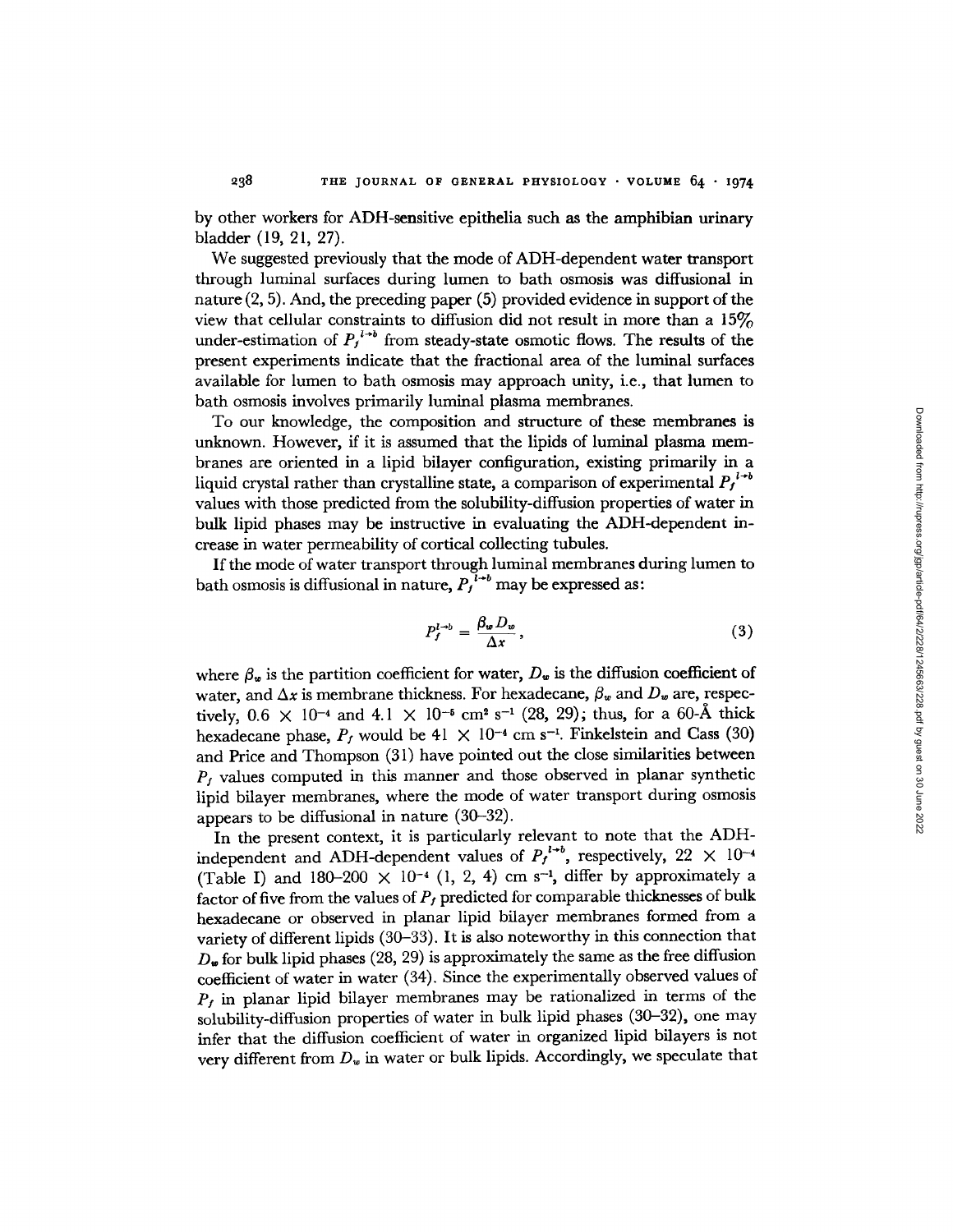the ADH-dependent increments in the water permeability of cortical collecting tubules may be referable to an increased solubility of water  $(\beta_w, Eq. 3)$  in luminal membranes. Such a change in  $\beta_w$  may require a relatively short time interval, since the effects of ADH on water permeability occur within 5-10 min after exposing the outer surfaces of cortical collecting tubules to the hormone (1, 2). However, whether this proposed ADH-dependent increase in  $\beta_{\nu}$  is the consequence of reversible changes in the composition, packing or conformation of lipids in luminal plasma membranes, or the result of other factors, is wholly indeterminate at present.

This work was supported by research grants from the American Heart Association (72-899), supported in part by the Alabama Heart Association, the National Science Foundation (GB-31128X), and the National Institutes of Health (5-R01-AM14873).

J. A. Schafer is an Established Investigator (71-177) of the American Heart Association, and T. E. Andreoli is the recipient of a Career Development Award (5-K04-GM18161) from the National Institutes of Health.

*Received for publication 26 October 1973.* 

#### REFERENCES

- 1. GRANTHAM, J. J., and M. B. BURG. 1966. Effect of vasopressin and cyclic AMP on permeability of isolated collecting tubules. *Am. J. Physiol.,* 211:255.
- 2. **SCHAFER,** J. A., and T. E. **ANDREOLI.** 1972. Cellular constraints to diffusion: the effect of antidiuretic hormone on water flows in isolated mammalian collecting tubules. *J. Clin. Invest.* 51:1264.
- 3. BURG, M., S. **HELMAN,** J. **GRANTHAM,** and J. **ORLOFF.** 1970. Effect of vasopressin on the permeability of isolated rabbit cortical collecting tubules to urea, acetamide and thiourea. *In* Urea and the Kidney. B. Schmidt-Nielsen, editor. Excerpta Medica Foundation, Amsterdam. 193.
- 4. **SCHAFER,** J. A., and T. E. **ANDREOLI.** 1972. The effect of antidiuretic hormone on solute flows in isolated mammalian collecting tubules. *J. Clin. Invest.* 51:1279.
- 5. **SCHAFER,** J. A., C. S. **PATLAX,** and T. E. **ANDREOLI.** 1974. Osmosis in cortical collecting tubules. A theoretical and experimental study of the osmotic transient phenomenon. *J. Gen. Physiol.* 64:201.
- 6. USSING, H. H., and E. E. **WINDHAGER.** 1964. Nature of shunt path and active sodium transport through frog skin epithelium. *Acta Physiol. Scand.* 61:484.
- 7. **LINDLEY,** B. D., T. HOSHmxo, and D. E. Leb. 1964. Effect of **D <sup>2</sup> <sup>0</sup>**and osmotic gradients on potential and resistance of the isolated frog skin. *J. Gen. Physiol.* 47:774.
- 8. UssING, H. H. 1966. Anomalous transport of electrolytes and sucrose through the isolated frog skin induced by hypertonicity of the outside bathing solution. *Ann. N. Y. Acad. Sci.* 137:543.
- 9. FRANZ, T. J., and J. T. VAN **BRUGGEN.** 1967. Hyperosmolarity and the net transport of nonelectrolytes in frog skin. *J. Gen. Physiol.* 50:933.
- 10. **BIBER,** T. U. L., and P. F. **CURRAN.** 1968. Coupled solute fluxes in toad skin. *J. Gen. Physiol.* 51:606.
- 11. **FRANZ,** T. J., W. R. **GALEY,** and J. T. VAN BRUGGEN. 1968. Further observations on asymmetrical solute movement across membranes. *J. Gen. Physiol.* 51:1.
- 12. **GALEY,** W. R., and J. T. **VAN BRUGGEN.** 1970. The coupling of solute fluxes in membranes. *J. Gen. Physiol.* 55:220.
- 13. URAKABE, S., J. S. **HANDLER,** and J. **ORLOFF.** 1970. Effect of hypertonicity on permeability properties of the toad bladder. *Am. J. Physiol.* 218:1179.